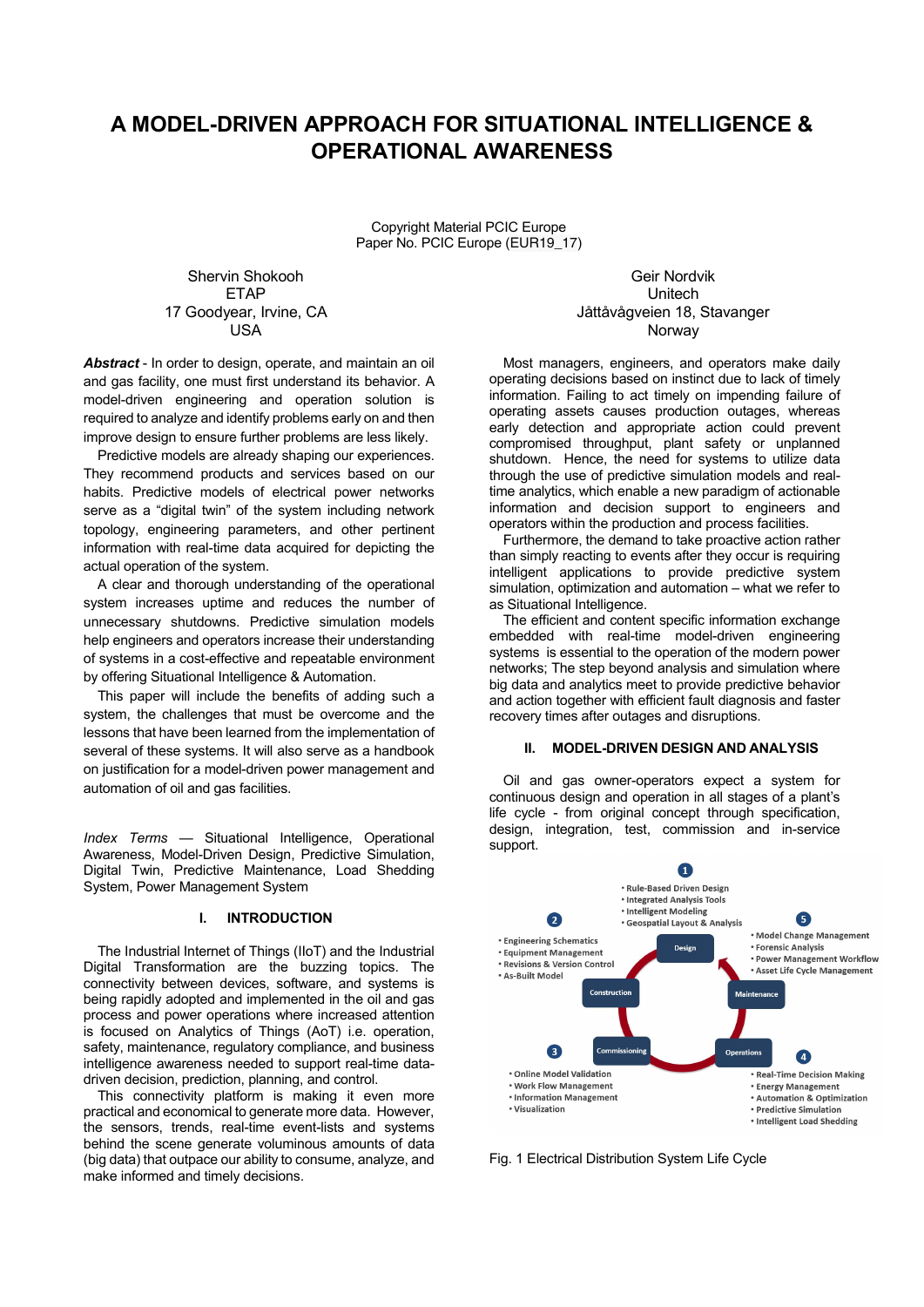This system must deliver complete integration of logical schematic & geospatial topology technologies, intelligent analytics & predictive tools, scalable energy & power management systems, smart automation & remote controls with embedded edge connectivity, mobility & cyber security.

Organizations need a specification common to all teams and open to little subjective interpretation to facilitate collaboration. Further, engineers require the ability to add details and enhancements to the specification as the project progresses, so that it evolves in parallel with the project. With model-based design, these needs are typically addressed by the simulation model, which serves as an executable specification of the system under development. Simulation models help engineers increase systems' understanding in a cost-effective and repeatable environment.

A model-driven approach codifies the engineering design team's intent to ensure that facilities operate precisely as they were intended to, or better. A power system model is the collection of engineering and design data and related interconnections for an oil and gas facility.

Creating an electrical model of the facility offers a centralized location for a system knowledgebase and electrical network assets. The model includes parameters of the electrical components and how these components are inter-connected to form the complete power system layout. To have a complete and updated model is an essential component to lower the risk and cost of engineering, operations and maintenance. Key to this is to minimize equipment failure and improving system reliability by ensuring that all information is instantly available, fully up to date, easy to maintain, and simple to apply to facility design upgrades.



Fig. 2 Intelligent Electrical One-Line Diagram Model

For example, the electrical system model used to design the facility is brimming with details about the topology, capacity, and reliability of the power network that sprawls throughout the oil and gas facility. This data provides a valuable benchmark for understanding the electrical impact of adding new equipment to the facility and safety implications of changes to the system.

The electrical network-modeling platform must have the ability to join independent data and views for the purpose of creating varying design and operation scenarios. These data include engineering parameters (ratings), operational data (loading, generation), network topology (system configurations), and system one-line diagram views.

Furthermore, the model should be able to conveniently realize various data combinations through an integrated database, and to different one-line diagrams and system configurations (status of switching devices). Using this multi-dimensional database and modeling approach allows for unlimited graphical presentations, status configurations, base & revision data, and operational parameters within the same project database.

A well-designed, well-maintained, and clearly documented electrical system model is not only imperative for these reasons, but it is a common regulatory requirement that the electrical system is current and covers issues such as:

- System and equipment loading
- Fault ratings and arc flash analysis
- Switching instructions and safety interlocks
- Effective earthing and controlled step-and touch potentials
- Protection coordination and relay settings
- Transient stability studies
- Load shedding scenarios
- Harmonic Distortion and Resonance analysis

An automated rule-based design tool combined with a model-based predictive analysis platform provide the foundation for a Situational Intelligence solution that transforms information to actionable decisions. Using the predictive model of the system, multi-scenario calculations are performed based on scripted rules and system conditions to generate notifications and output results, which in turn trigger additional runs in order to meet the system design and operational requirements and constraints.

Utilizing the model-driven design approach helps determine the electrical behavior through creating various scenarios that allow the engineer to predict future behavior, analyze expansion projects, or identify improvement opportunities of the power system.

- 1) The power system model is validated for optimal performance at the outset of the project (power flow, short circuit, protective device coordination, arc flash, reliability assessment, and more).
- 2) The model continues to function in online mode once the facility is operational, comparing 'as-is' versus 'as-designed' data.
- 3) The model serves as the basis for real-time simulations and 'what-if' studies, e.g. capacity, upgrades, faults, reliability, etc.
- 4) As the facility evolves over time, the model can be easily updated to serve as a digital asset repository i.e. digital twin.

Hence, an integrated model-driven system becomes essential for sustainable and safe operation during the complete life cycle of the electrical distribution system.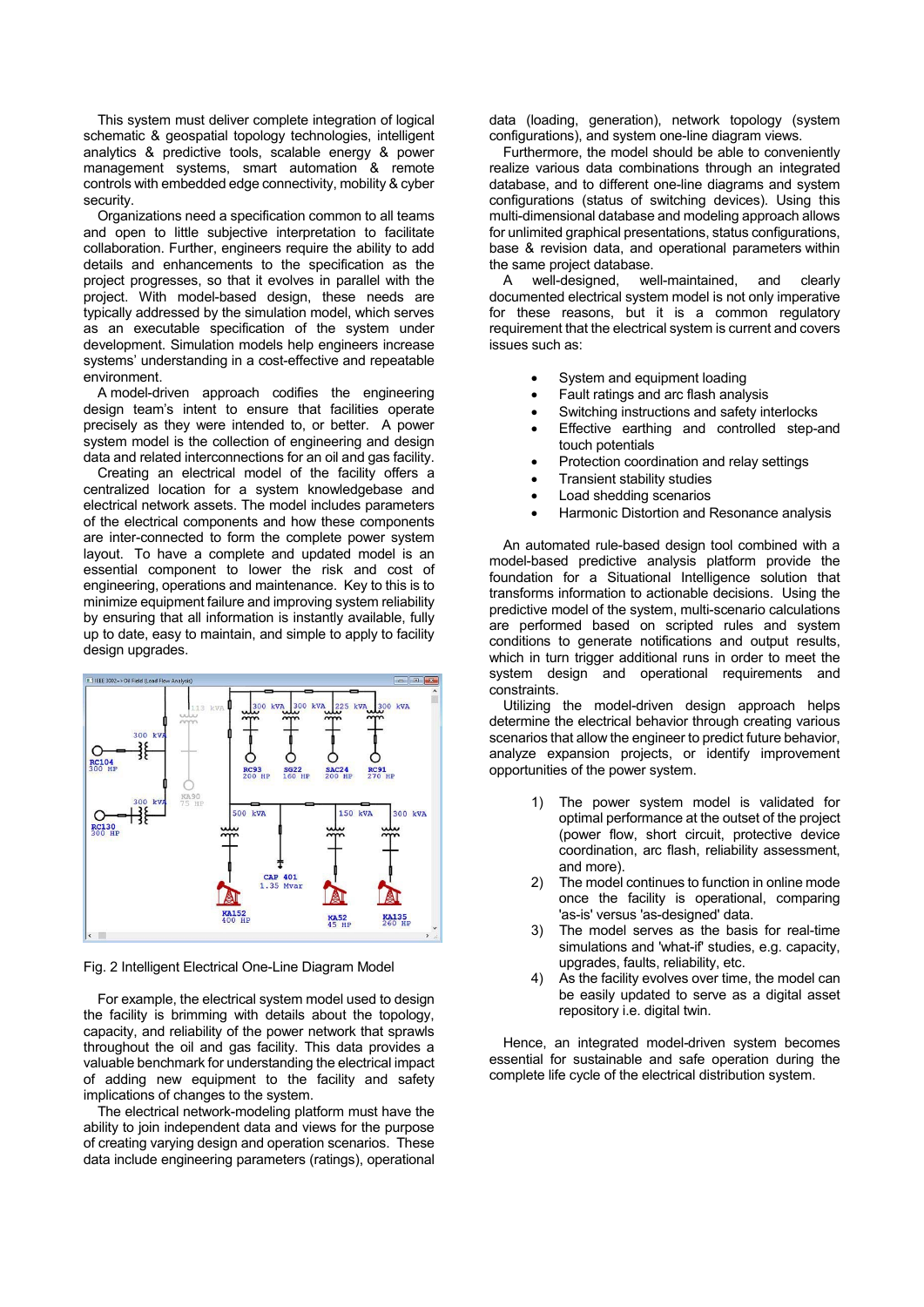## **III. INTELLIGENT MONITORING AND PREDICTIVE SIMULATION**

#### *A. Intelligent Monitoring and Visualization*

Utilizing the electrical system model synchronized with real-time operating data via interface with metering devices, data acquisition, and archiving systems serves as the foundation to accurately monitor, visualize, analyze, operate and maintain the facility. Such a platform must include an embedded SCADA layer or be capable to provide a reliable operation interface with the existing data acquisition systems.

In addition, the indication of abnormal conditions is an important function of a power monitoring system. Alarm and warning schemes provide immediate signals for abnormal parameters, including critical areas in the facilities that are not directly metered. Dedicated Human Machine Interface (HMI) views, thin-client dashboards and web-enabled reports provide operational parameters and effectiveness of new energy saving projects.



Fig. 3 Electrical SCADA & HMI Views

The model-driven power management system must extend the traditional data acquisition systems to an intelligent and reliable power management solution for operators, dispatchers, engineers, and decision makers. It should contain modular applications that can be tailored to fit the needs of small to large power systems.

## *B. Predictive Simulation and Analytics*

Unplanned downtimes and outages can be disastrous and costly ranging from \$ 1M a year for a mid-size facility to over \$60M for a large oil and gas facility. The operator must have first-hand experience with the system under various operating conditions to effectively react to changes. This will avoid the inadvertent plant outage caused by human error and equipment overload.

The ability to use real-time and archived data to predict the system behavior in response to operator actions and/or system disturbances and events is a powerful capability of a model-driven solution.

 System engineers and operators must have instant access to energy information and analysis tools that allow them to predict an outcome before actions are taken on the system. The ability to perform system evaluation and simulate "what-if" scenarios using real-time operating data on demand is of fundamental importance in order to avoid inadvertent plant outages caused by human error, equipment overload, etc. Some examples of online simulation and practice analysis include:

- Start of a motor or group of motors for determining the impact in the electrical system.
- Energize/de-energize feeders (steady state and dynamic).
- Check for short-circuit and arc flash levels under existing operation.
- Evaluate sequence-of-operation of protective devices under existing configuration of the network and validate settings.
- The ability to simulate the sequence-ofoperation using real-time data.
- Build, simulate, and verify a complete switching sequence using a graphical user interface and execute the approved switching scheme in one-step while maintaining compliance with safety and security procedures.
- In locations with limited power supply, by combining electrical with process data, the operator can simulate and determine which systems to run, in order to maximize the use of available power for maximum production.

The model-driven power management system shall be capable to function as both an operator workstation to monitor, simulate, and control power systems and an engineering workstation capable of performing system studies. It should be set-up to automatically and continuously acquire measured data, perform the appropriate performance monitoring, predictive simulation, and/or optimization calculations, and store the results in a historian (data logger) system.

Similarly, if an overload condition is detected, the plant operator would be notified and have sufficient information to interrupt any non-essential loads; or the operator could allow the power management system to automatically take control after a predetermined amount of time. This would prevent any essential loads from tripping. If a trip occurs, the maintenance personnel would have sufficient information to locate the overload, magnitude of the overload and the plausible reasons for the overload. This develops better troubleshooting methods, reducing any future downtime. Such preventive analytical capability provides automated alarms and warnings to the operator, based on events that may potentially occur such as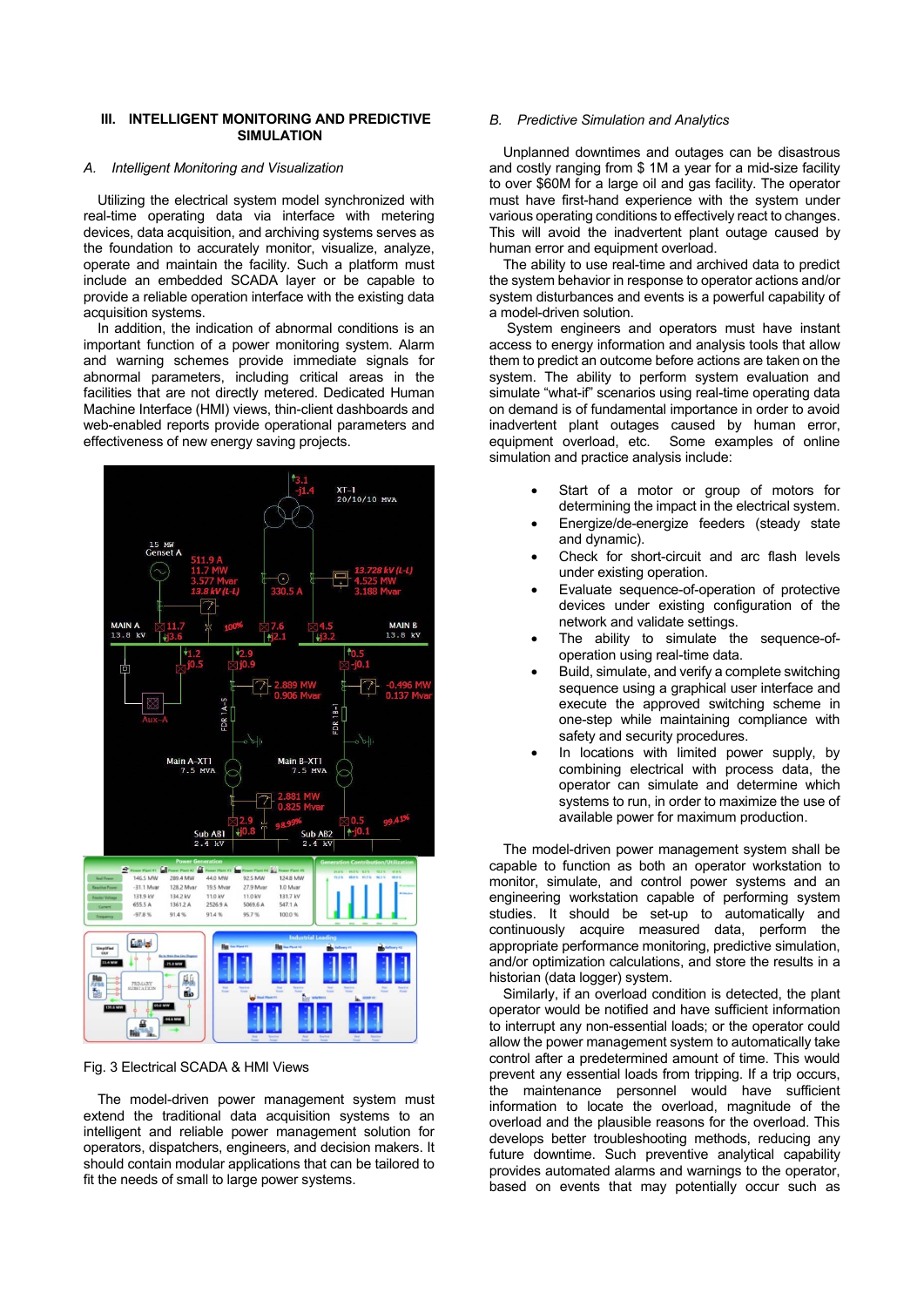generator outages, contingencies, and suggest remedial actions.



Fig. 4 Predictive Simulation

#### *C. Operator Training Simulator*

The system must provide virtual testing of operator actions (predicting system response) prior to implementation to reveal potential problems, hence reducing human errors, minimizing the risk of service interruptions, and improving reaction time during emergency situations. The system shall be capable of assisting the operators in making informed and logical decisions to reduce operating costs and improve system reliability. Such a system must also serve a training environment that is effective for operator training and assistance, i.e. Operator Training System (OTS). Operator training is accelerated using dynamic graphical and interactive simulation of the power system. Analytical applications allow pre-configured scenarios to be assessed and analyzed to deliver real-time predictive simulations and decision solutions as well as provide a platform to accelerate the traditional training method and to make the training an ongoing process.

## **IV. FORECASTING AND RISK ASSESSMENT**

#### *A. Event Playback*

The ability to recover from a system disturbance depends on the time it takes to establish the cause of the problem and take remedial action. This requires a fast and complete review and analysis of the sequence of events prior to the disturbance. This situational intelligence tool can assist operation staff to quickly identify the cause of operating problems. Such a system should also be able to reconstruct exact system conditions to check for operator actions and probe for alternative actions after-the-fact. This

important tool serves as an on-going learning process for the operator. Forecasting system response will eliminate errors and system downtime. The system should be configured to allow the operator to re-play previously recorded message logs while controlling the playback of archived data to re-run at original or accelerated speeds.

The ability to playback historical events is especially<br>reful for root cause-and-effect investigations. useful for root cause-and-effect investigations, improvement of system operations, identification of potential security vulnerabilities related to the electrical network, and exploration of alternative actions via replay of operating scenarios.

This platform shall be capable of being configured to provide a complete picture of the electrical system from the stored data. This includes playback of a previously recorded monitored data, calculated system parameters, sequence-of-events, protective device actions, and message log. Features such as Event Log, Playback Historian and Playback Console can utilize archived data for forensic investigations, improvement of system operations, exploration of alternative actions, and replay of "what-if" scenarios.



Fig. 5 Event Playback and History Architecture

Given the architecture of a model-driven solution, the historical data are seamlessly transferable without the need of import\export files to the simulation and analysis modules.

#### *B. Predictive Maintenance*

Maintaining production uptime and reducing operating and maintenance costs are key drivers in the oil and gas industry. Studies by the Electric Power Research Institute (EPRI) show that the annual maintenance cost per horsepower can be reduced by up to 50% using predictive maintenance.

Alerting the operator when the equipment is operating outside its normal range can provide sufficient time to react and correct the problem before an unplanned outage occurs. Based on the severity of the alert, engineers and maintenance personnel will be able to make sound decisions as to whether it is appropriate to correct the problem right away or to postpone the correction until a planned maintenance outage. This is the concept of "predictive maintenance" that allows personnel to strike a balance between safety, plant uptime and operating cost.

## **V. OPTIMIZATION AND AUTOMATION**

Intelligent monitoring is the base of the power management system. Besides improving data gathering capability and real-time prediction of system response, the model-driven solution is used for reducing losses and determining where energy supply and demand can be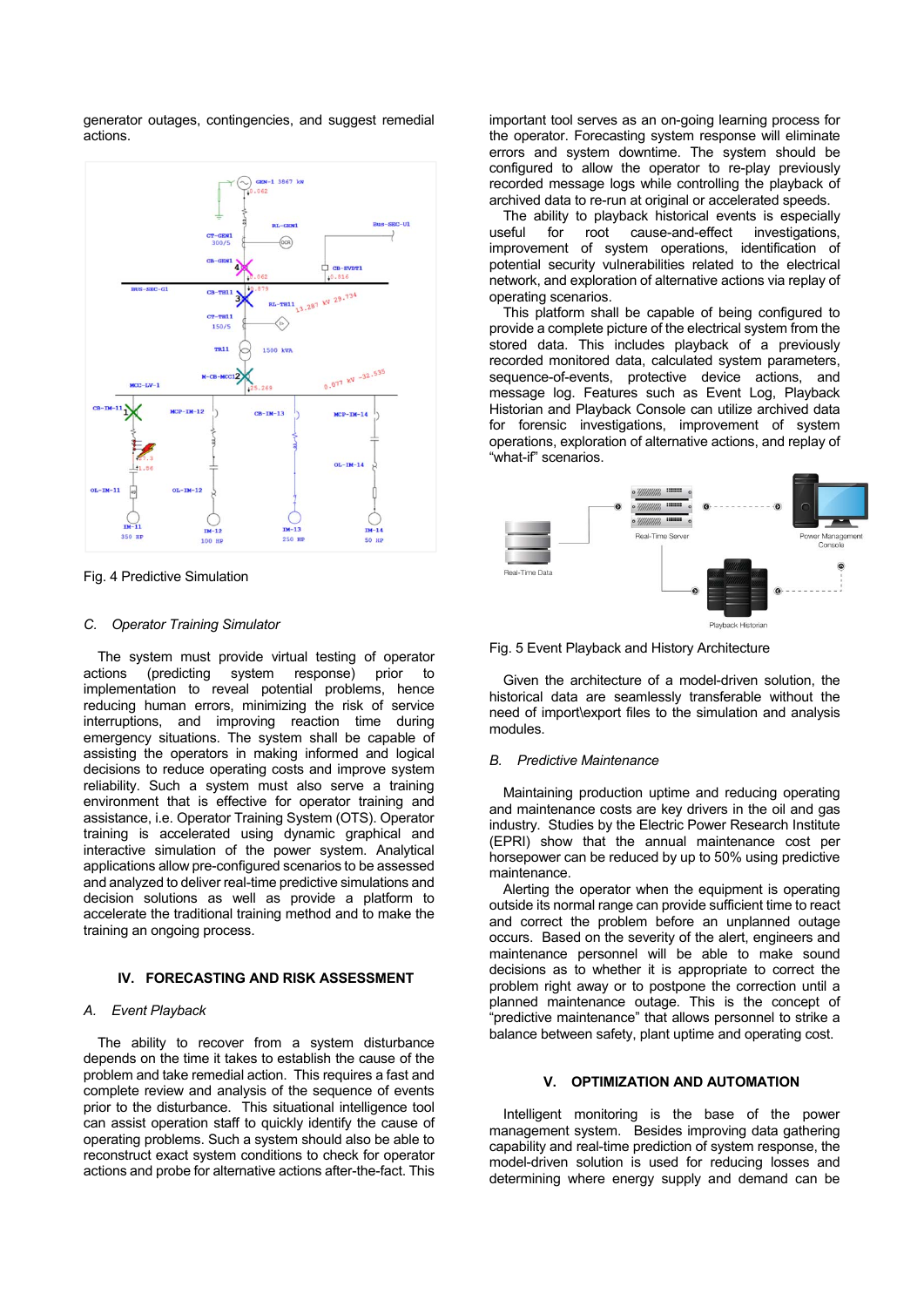optimized. The monitored data and collected information are used to provide supplemental automation via userdefined actions that can be added or superimposed on the existing system.

Features of supplemental automation must contain the following controls:

- Automatically determine the loading requirements and manage the loading demand for each operations unit.
- Switching sequence and work order management to verify whether the sequence is compliant with safety switching procedures and requests confirmation during execution simulation of each step before proceeding to the next step in order to avoid inadvertent actions.
- Based on the generation cost, availability, efficiency curves, determine the amount and mix of available distribution energy resources (DER) needed to run the facility without an unnecessary amount of power abundance.
- Load preservation via load curtailment application that monitors system's conditions and makes decisions about when and how load shedding will be required.

This intelligent load shedding application then executes the desired optimal strategies and performs the controls necessary to shed the minimum required load.

## *A. Fast Optimal Load Shedding*

Load shedding systems serve as the ultimate guard that protects the power system from an overload-induced collapse. Often, this critical load preservation is done with the use of under-frequency relaying, and PLC-based schemes. Common drawbacks of these schemes include the lack of detailed pre- and post-disturbance data, online system topology, type and duration of the disturbances, and other pertinent information.

A model-based load shedding system that combines online data, equipment ratings, user-defined control parameters, and a knowledgebase obtained from power system simulations can continually predict and update dynamic optimal combinations of loads to be shed based on the type and location of the disturbance. The system shall be capable of fast load shedding that can dynamically manage the stability of the system. It shall calculate the minimum required MW to be shed for the entire electrical network and per each islanded subsystem according to the type and location of the disturbance, actual operating generation, spin reserve, loading, configuration, load distribution, and process and operator priority.



Fig. 6 Model-based Load Shedding Scheme

The intelligent load shedding shall be capable of selecting the best combination of loads that will satisfy this requirement. System response to a disturbance shall be virtually instantaneous unless configured by the system engineer due to process constraints. Steady-state conditions such as overloads shall be handles after userdefined time delays as configured.

The intelligent load shedding system must have the features to continuously predict system response if they were to happen at that particular instant in time. Its predictions shall be monitored continuously from any of the power management consoles. Data shall be displayed through the HMIs and dedicated dashboards as well as through the one-line diagram.

The system operator shall have the capability of utilizing real-time and user-definable data to perform load shedding simulations and be able to override analog and digital data for simulation purposes. A unique advantage for this model-driven load shedding system is the ability to transfer the load shedding simulation results to transient stability analysis application for validation of the shedding schemes under various conditions and triggers/actions.

Lastly, the intelligent load shedding system shall provide the capability to change the load shedding priority, logic, and schedules easily and directly from the power management and engineering consoles with user-friendly interfaces.

## **VI. LESSONS LEARNED AND EXAMPLES**

#### *A. Integrated operations*

An important part of integrated operations is the ability to share data between operators on the oil and gas facility and supporting engineers located elsewhere. This could be experts from the operator company, vendor experts or others. These supporting engineers would benefit from being able to do calculations (short circuit, motor start, etc.) on the system as it is operated in real time. Normally, this means that the supporting engineers will need to configure a digital model manually and perform the calculations, something which in practice is seldom done due to time constraints and the effort of configuring the model. With a real time model being readily available, the on-demand analysis can be performed by support engineers using important actual online information about the operation of the electrical system.

#### *B. Warranty claim documentation*

If electrical equipment fails within the warranty time, it is sometimes difficult to document that the equipment has operated within the technical requirements set out in the warranty agreement. The vendor may claim that the harmonic distortion has been too high, or that settings of protective devices have been wrong, etc. Having a real time model of the electrical system together with historical data storage and event playback functionalities will aid the support for the claim.

#### *C. Early fault detection*

A real time load flow program on an oil and gas facility reported that the measured current in a circuit breaker was different from the calculated current. It was quickly observed that the breaker had an "Open" status, which caused the load flow program to calculate zero current. At the same time, the measurement showed a small current through the breaker. The breaker was controlled and was found to be very hot. After examination of the breaker, it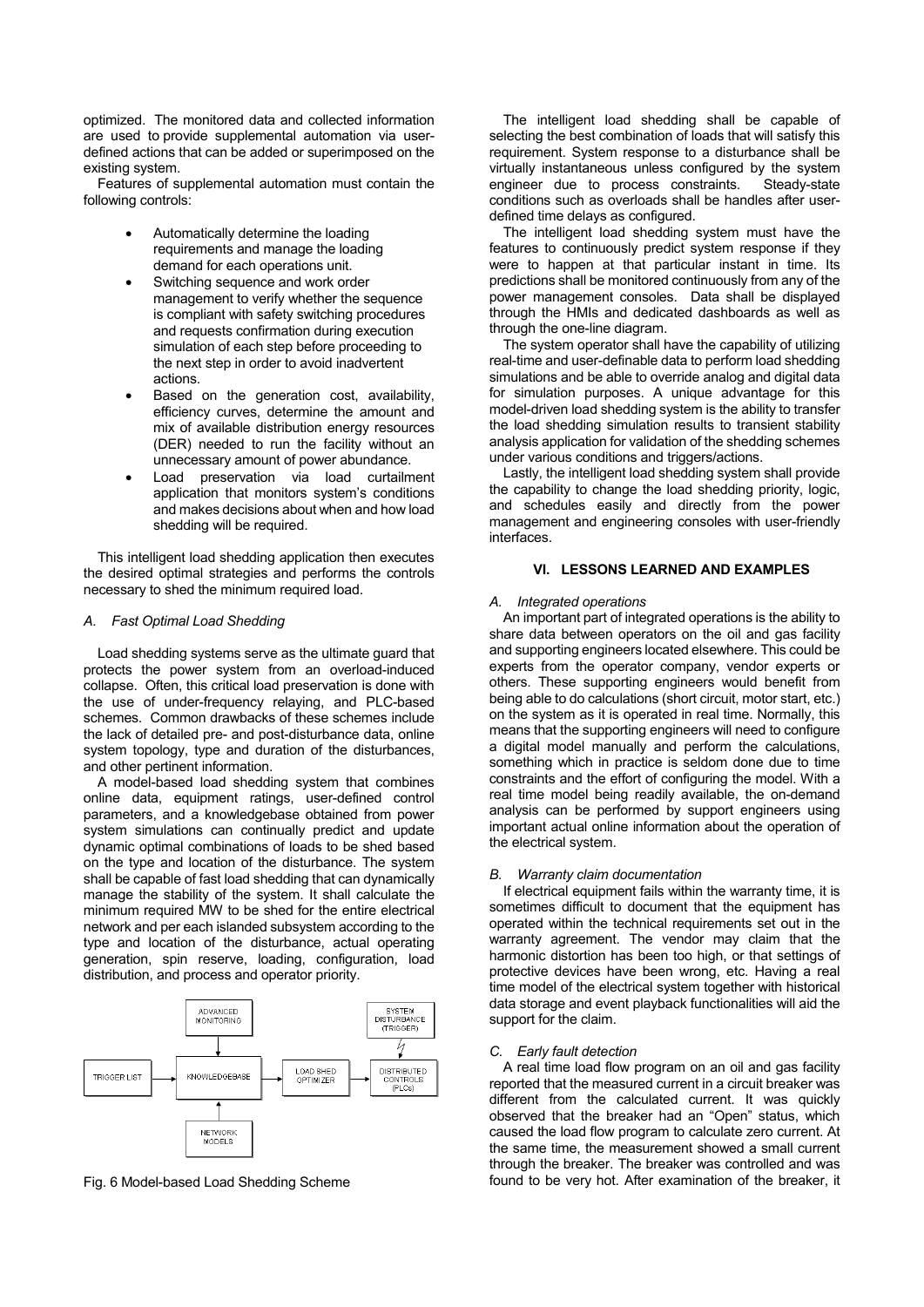was found that the breaker had not moved to the complete open position but was stuck in an intermediate position with arcs burning over the breaker gap.

At another oil and gas facility, a pump motor had a sudden and unexpected small increase in the electrical load in the medium voltage motor driving the pump. The load increase was too small for the motor protection to trip the motor. This motor was expected to run with a very stable load and thus the motor was examined. It turned out that the bearing was damaged. The motor bearing would likely have failed catastrophically had the motor not been stopped, controlled and repaired. The early warning made it possible to repair the motor at low cost and short downtime.

## *D. Debugging and validating the electrical system*

An important lesson learned is that a real time system is a must-have when a facility is new and still has small "bugs" in measurements and instrumentation that the commission crew did not find. A few examples:

- A temperature sensor in a motor had a loose wire, which caused the measurement to be intermittently incorrect/wrong. The real time system correlated the motor temperature with the current in the motor, giving alarms when the measurement was wrong.
- A current measurement in a UPS had "frozen" and did not change. The real time load flow calculation system compared the measured current with the calculated current and issued an alarm when the difference became too large.
- While performing an installation at a site, and bringing the real time system online for the first time, it was noticed that many of the circuit breakers were turning "red" (in alarm state) on the electrical oneline HMI views. When checking the analysis alarms, it was identified that those breakers were in fact undersized. The continuous current capacity of the breakers was being exceeded due to additional loads in the process.
- At a facility where a real time model was not in operation, a differential protection unit was not properly connected to the current transformers of an intertie cable between two offshore platforms. The faulty connection did not cause trip in the "normal power flow" direction but tripped the cable when the power flow direction reversed. The real time calculation system would have found the erratic behavior of the measured values and the faulty connections could have been corrected, had the real time system been in operation.

These types of problems are difficult to identify unless a model-based system is continuously evaluating the capacity of all components in the model using real-time power flow analysis.

#### *E. Maintenance*

More operators of oil and gas facilities want to change the maintenance practice from time-driven into corrective or predictive maintenance. The idea being that this gives longer operating periods between maintenance. Hence, higher production in the facility and lower maintenance cost. In order to do this, it is essential that the condition of the equipment and the total electrical system be monitored.

 By implementing a real time system, it is possible to monitor the equipment and system continuously and have a good decision basis for performing maintenance on electrical equipment. If measurements, real-time calculations and state estimations are used together, the maintenance engineer gets a much better basis for planning maintenance on equipment and systems.

Real time electrical model driven systems are used for this purpose and are especially useful when combined with measurements and model-driven real time systems that incorporate vibration, temperature etc. in the equipment.

Intelligent monitoring is a powerful tool to assess the decline in the projected lifespan of an asset by measuring and comparing the initial "electrical footprint" of the equipment when it was first installed and comparing it with the operating "electrical footprint". When using systems like Electrical Submersible Pumps to extract crude, this information can enable the operators to plan rig times and replacement units in order to minimize the downtime of their production.

#### *F. Energy management*

The demand by operators of oil and gas facilities to improve the system energy efficiency and performance, by implementing Energy Management according to ISO 50001, is on the rise. In some countries, this is already mandatory. This standard requires an organization to document that they improve their energy performance continuously. In order to do so, it is essential that the energy use be monitored on a detailed level to determine how much energy is saved when an Energy Improvement Opportunity is planned and implemented. The ISO 50001 methodology (the Plan-Do-Check-Act circle) is almost dependent on the electrical system being monitored and calculated in real time.

Further, fuel consumption (and hence, cost and CO2 emissions) can be reduced if the generator operation on a facility is optimized in real time. It is not uncommon to have several different types of generators and driving machines (gas turbines, steam turbines, diesel machines etc.) in one facility. Solar and wind power is also used today, and the use is expected to increase in the future due to the declining cost for such power sources. The differences in efficiency, fuel cost, emission cost etc. for the different types of power, and the stochastic behavior of renewable sources like solar and wind, makes it almost impossible to operate the power sources manually in an optimal way. However, a real-time model of the electrical system, together with online information of fuel types and energy costs, can do such an optimization automatically.

#### *G. Real time arc flash calculations*

Arc flash calculations are typically performed for "worst case" scenarios in an electrical system. This typically includes assumptions such as: All generators are running, all motors are running and the power grid (if grid connected) is operated in the maximum short circuit mode. This is however a very rare operating mode. If a real time model- based system is used, the operators can determine in real time what the arc flash energy levels are, what personal protective clothing and equipment to wear and what safety distances to meet.

If the calculations show high arc flash values and the operator wants to lower the values before work is being done on live equipment, the operator can take the real-time model off line and make changes in order to see how the arc flash level is reduced. For instance, the changes could be to take a generator off line, to split the system into two smaller systems, taking transformers or distribution feeders out of operation or stopping some motors, if possible. The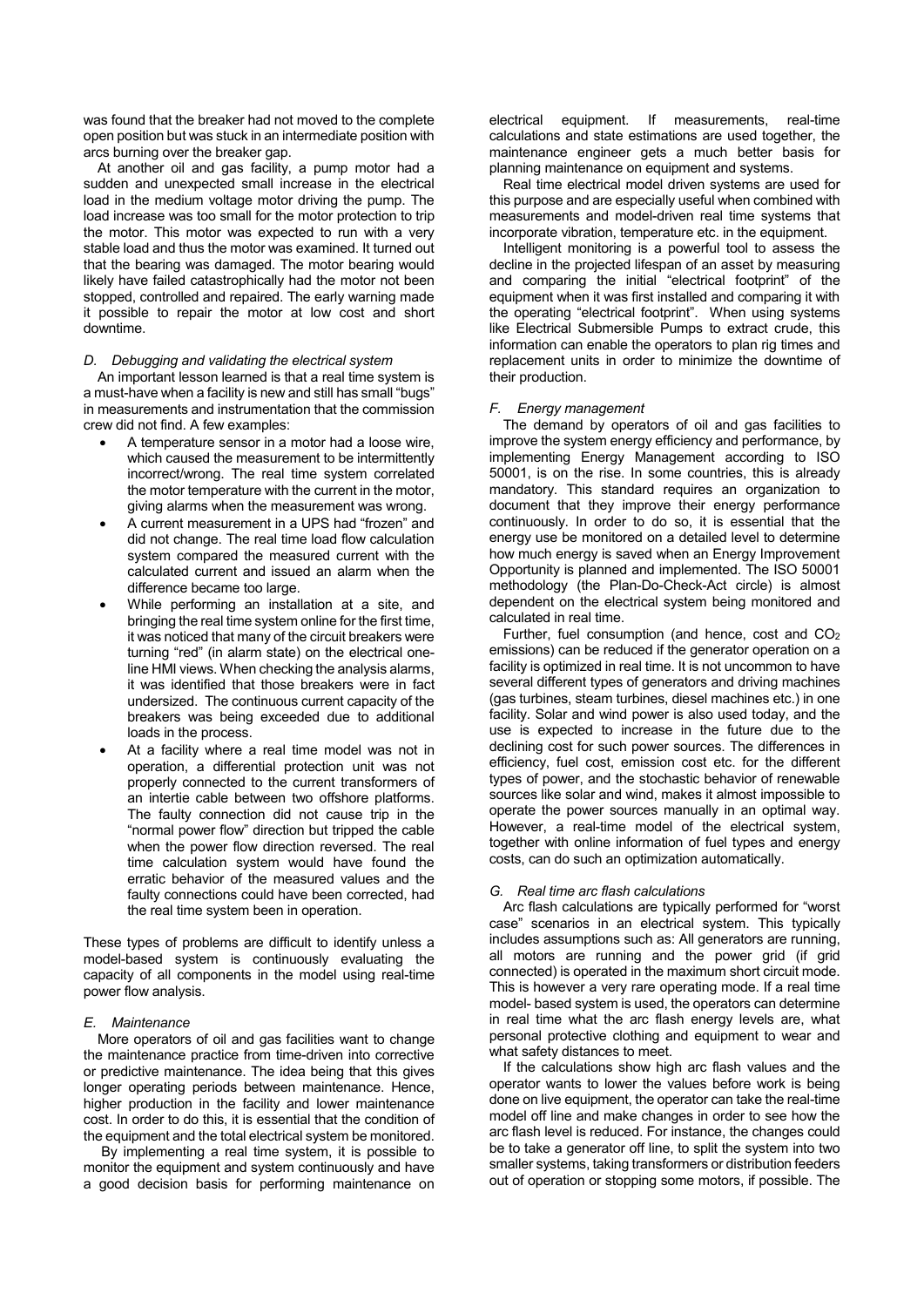operator will then see exactly what is needed in order to reduce the arc flash energy to a required level.

## *H. Operator training*

It is mandatory for airline pilots to train on a simulator. Such simulator training is also being used in the oil and gas business, but typically only for control room operators monitoring and operating the process. The operators (electrical / process) typically receive no such simulator training. It is not uncommon that operators make mistakes, especially in stressful situations like emergencies. However, rare operating modes, which typically is the situation during maintenance or modifications, also results in misunderstandings and operators making mistakes. It is essential to train the operators before such operating modes occur, and a model-based system is very useful for that. Even more so if the system communicates with the actual electrical system in real time.

#### *I. Incident investigation*

Whenever an electrical fault happens in a facility it is important to investigate the incident and verify that the protective devices, Power Management System, generator controllers etc. have performed as they are supposed to. However, this is often much more difficult than expected. For instance, the difficulties are:

- The actual operating situation is unclear. (How many generators were running? How was the system configured? What was the load? etc.)
- The alarm lists come from different sources and the time stamping is not always synchronized
- The tripping curves stored in the protective devices are not taken out and stored (caused by the confusion that followed the trip)
- Unclear or contradicting information regarding the incident from operators

By implementing a model-driven real time system with data logging and playback functionality it is possible to scroll back in time when/until the incident happened and see exactly how the system was configured, the loads etc. If this system also stores the tripping curves from the protective devices and further logs the power quality etc., the system engineer will quickly understand the sequence of events and can perform calculations of short circuit currents at the time of the incident and dynamic calculations that show how generator controllers etc. behaved.

## *J. Power quality vs. real time electrical calculations*

It is common to have power quality meters installed in oil and gas facilities. These instruments typically measure harmonic content in the voltage and current, voltage dips, flicker etc. These measurements have much more value if they are correlated with the actual operating mode of the electrical system and real time calculations. The power quality in an electrical system will typically vary with time. In order to understand what is causing high harmonic distortion etc. it is essential that this be investigated on a system that stores the operating status in a database and that it is possible to scroll back in time, see how the system was operated and do necessary electrical calculations on the system at the given time.

If a harmonic filter is necessary, it is very helpful to have a full history of the actual operating status of the electrical system together with actual measurements of the power quality.

#### *K. Monitoring and control of systems with different brands of control equipment*

If a facility (or group of facilities) has different brands or models of control equipment, the complete operation of the electrical plant is often difficult. We try to solve the problem by sending a small amount of data between the control systems. However, the operator on one facility does not have complete information regarding the status of the other facilities. A modernized real time model driven system is completely independent of the brand and model of the control system. Hence, it can incorporate a complete model of the complete electrical system across all facilities. This makes it easier for the operators and supporting engineers to have complete control of the electrical system and avoid mistakes and wrong decisions.

This becomes essential as more and more intertie cables are installed between offshore installations.

#### **VII. CONCLUSIONS**

A modern power management system requires new techniques and innovative technology to allow continuity of the electrical system model from design to operation. Unlike a traditional power management system that does not consider nor recognize power and process network interdependencies, a model-driven power management system combines electrical and non-electrical data, model, analytics, prediction, optimization, and automation.

A smart power management system should have the capability to integrate an active blueprint of the system including system topology, engineering parameters, and other pertinent information with time-synchronized data acquired for depicting the actual operation of the system.

Extending the power management system by equipping it with an appropriate electrical system context, prediction simulation modules, and event playback routines will provide the system operator and engineer with a powerful new set of tools. Using these tools, the user can accurately predict the behavior of the electrical system in response to a variety of changes. The event playback of recorded message logs into the simulator-equipped monitoring system provides the operator with an invaluable means of exploring the effects of alternative actions during historical events. Simulation techniques readily extend into power system control and can be used to perform system automation, control, and load shedding functions.

Finally, all of these capabilities should be included in one application with the flexibility and compatibility that allows the owner-operator to expand and upgrade the power management system based on the facility growth and process changes.

#### **VIII. REFERENCES**

- [1] Shervin Shokooh, Jacque Taste, "Intelligent Load Shedding - Need for a Fast and Optimal Solution" *PCIC Europe paper, 2005*
- [2] Farrokh Shokooh, Bill F. Wooton, "Real-Time Simulation and Supervisory Control; The Next Logical Step After System Monitoring", *IEEE PCIC paper, 1996 – No. PCIC-96-32*